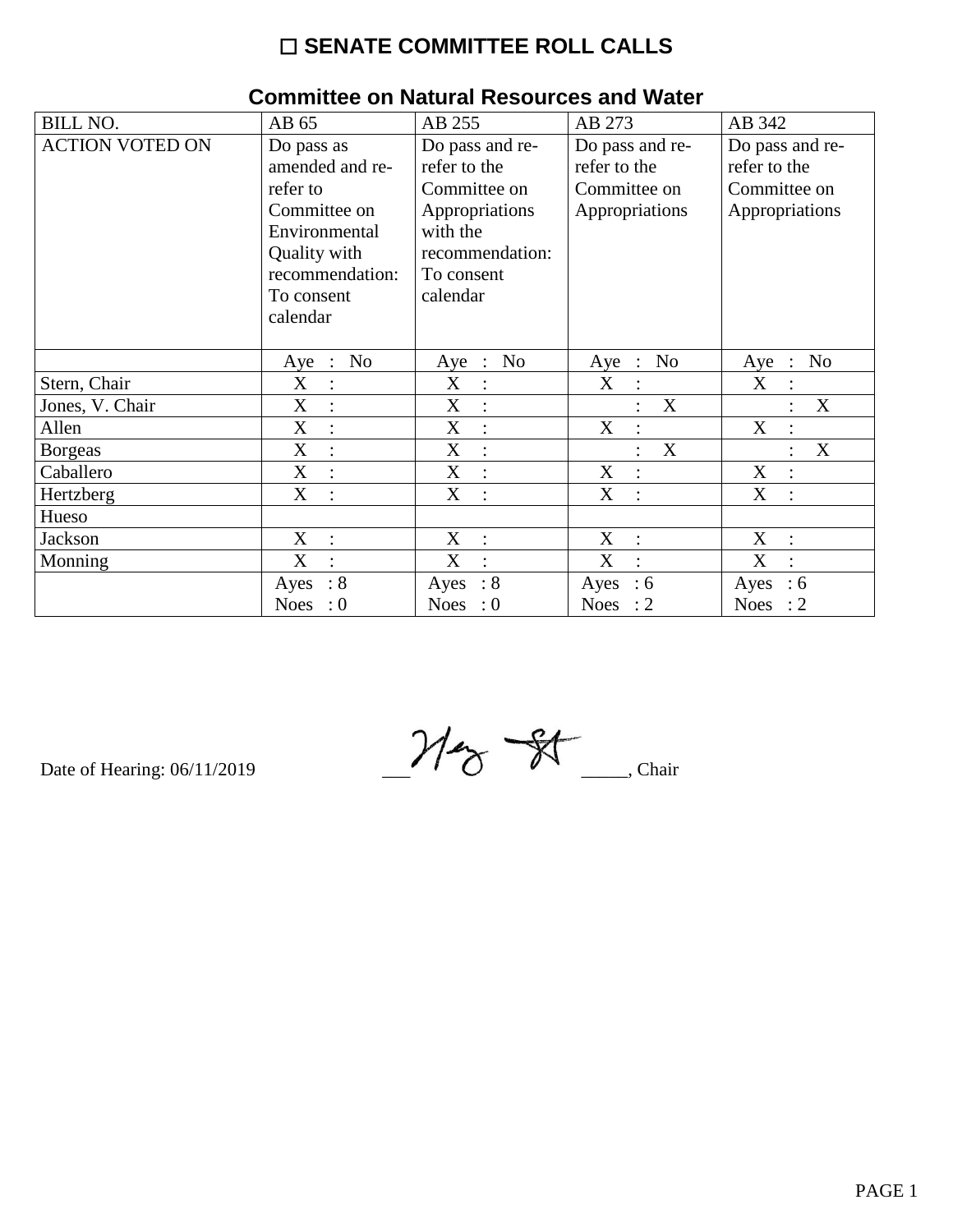# $\square$  SENATE COMMITTEE ROLL CALLS

| <b>BILL NO.</b>        | AB 467                                          | AB 487                                  | AB 556                                          | AB 585                                        |
|------------------------|-------------------------------------------------|-----------------------------------------|-------------------------------------------------|-----------------------------------------------|
| <b>ACTION VOTED ON</b> | Do pass and re-                                 | Do pass and re-                         | Do pass and re-                                 | Do pass and re-                               |
|                        | refer to the                                    | refer to the                            | refer to the                                    | refer to the                                  |
|                        | Committee on                                    | Committee on                            | Committee on                                    | Committee on                                  |
|                        | Appropriations                                  | Appropriations                          | Appropriations                                  | Appropriations                                |
|                        |                                                 | with the                                |                                                 |                                               |
|                        |                                                 | recommendation:                         |                                                 |                                               |
|                        |                                                 | To consent                              |                                                 |                                               |
|                        |                                                 | calendar                                |                                                 |                                               |
|                        |                                                 |                                         |                                                 |                                               |
|                        | N <sub>o</sub><br>Aye<br>$\ddot{\phantom{1}}$ : | N <sub>o</sub><br>Aye<br>$\ddot{\cdot}$ | N <sub>o</sub><br>Aye<br>$\ddot{\phantom{1}}$ : | N <sub>o</sub><br>Aye<br>$\ddot{\phantom{1}}$ |
| Stern, Chair           | X<br>$\ddot{\cdot}$                             | X<br>:                                  | X<br>$\ddot{\cdot}$                             | X                                             |
| Jones, V. Chair        | X<br>$\ddot{\cdot}$                             | X                                       | X<br>$\ddot{\cdot}$                             | X                                             |
| Allen                  | X<br>$\bullet$                                  | X<br>$\ddot{\cdot}$                     | X<br>$\ddot{\cdot}$                             | X<br>$\ddot{\phantom{a}}$                     |
| <b>Borgeas</b>         |                                                 | X<br>:                                  | X<br>$\ddot{\cdot}$                             | X                                             |
| Caballero              | X<br>$\ddot{\phantom{1}}$                       | X<br>$\ddot{\cdot}$                     | X<br>$\ddot{\cdot}$                             | X                                             |
| Hertzberg              | X<br>$\dot{\mathbb{I}}$                         | X<br>$\cdot$                            | X<br>$\ddot{\cdot}$                             | X<br>$\bullet$                                |
| Hueso                  |                                                 |                                         |                                                 |                                               |
| Jackson                | X<br>$\ddot{\cdot}$                             | X<br>$\ddot{\cdot}$                     | X<br>$\ddot{\cdot}$                             | X<br>$\ddot{\cdot}$                           |
| Monning                | X<br>$\ddot{\cdot}$                             | X<br>$\cdot$                            | X<br>$\cdot$                                    | X<br>$\bullet$                                |
|                        | $\therefore 7$<br>Ayes                          | $\therefore 8$<br>Ayes                  | $\therefore 8$<br>Ayes                          | Ayes<br>:6                                    |
|                        | Noes : $0$                                      | Noes : $0$                              | Noes : $0$                                      | Noes : $2$                                    |

# **Committee on Natural Resources and Water**

Date of Hearing: 06/11/2019

 $M_{\gamma}$  of  $M_{\gamma}$  Chair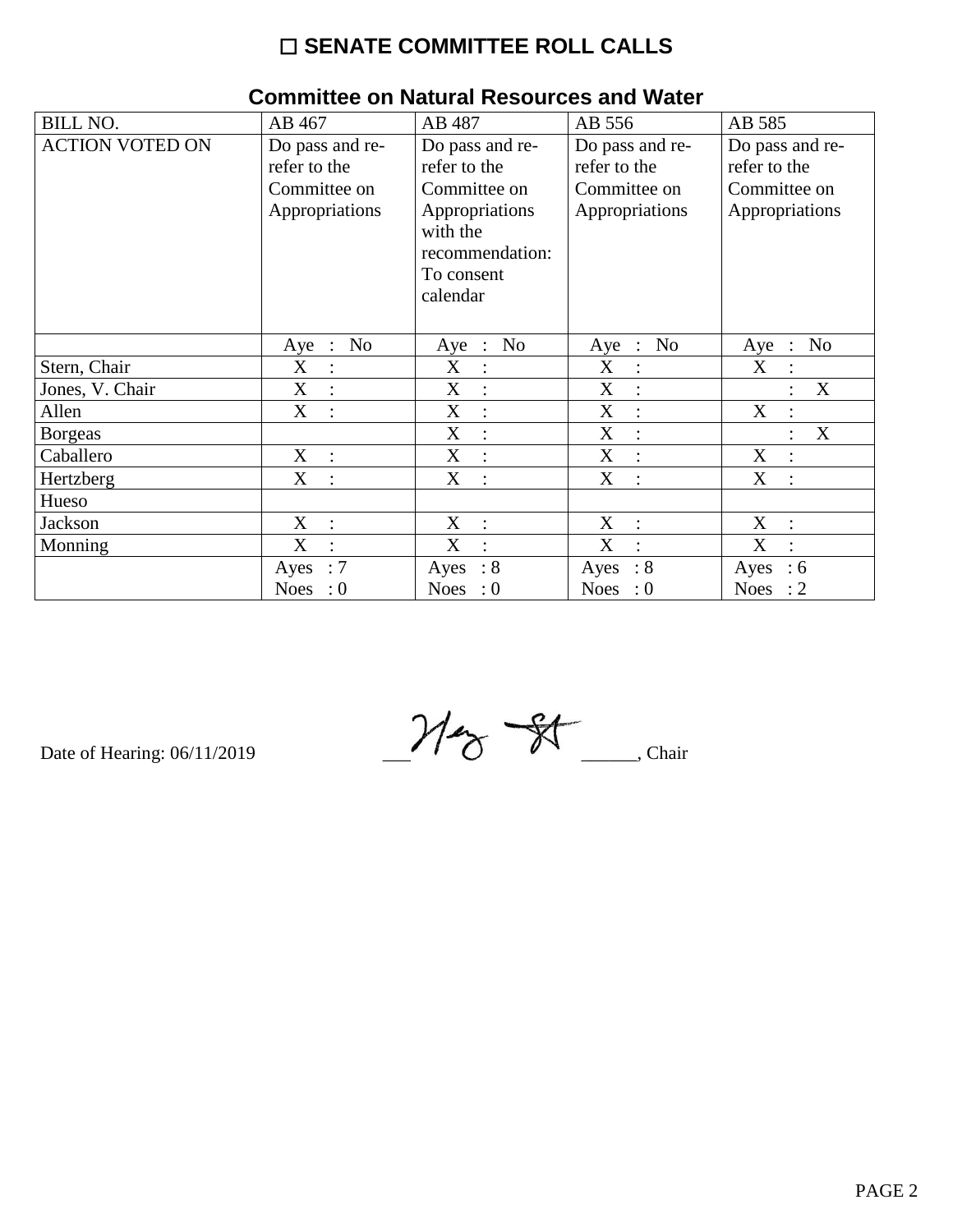# $\square$  SENATE COMMITTEE ROLL CALLS

| <b>BILL NO.</b>        | AB 1011                             | AB 1160                             | AB 1392                                     | AB 1414                                       |
|------------------------|-------------------------------------|-------------------------------------|---------------------------------------------|-----------------------------------------------|
| <b>ACTION VOTED ON</b> | Do pass and re-                     | Do pass and re-                     | Do pass and re-                             | Do pass and re-                               |
|                        | refer to the                        | refer to the                        | refer to the                                | refer to the                                  |
|                        | Committee on                        | Committee on                        | Committee on                                | Committee on                                  |
|                        | Appropriations                      | Appropriations                      | Appropriations                              | Appropriations                                |
|                        |                                     | with the                            | with the                                    |                                               |
|                        |                                     | recommendation:                     | recommendation:                             |                                               |
|                        |                                     | To consent                          | To consent                                  |                                               |
|                        |                                     | calendar                            | calendar                                    |                                               |
|                        |                                     |                                     |                                             |                                               |
|                        | No<br>Aye<br>$\ddot{\phantom{1}}$ : | No<br>Aye<br>$\ddot{\phantom{1}}$ : | No<br>Aye<br>$\dddot{\phantom{1}}$ :        | N <sub>o</sub><br>Aye<br>$\ddot{\phantom{1}}$ |
| Stern, Chair           | X<br>$\ddot{\cdot}$                 | X                                   | X<br>$\ddot{\cdot}$                         | X                                             |
| Jones, V. Chair        | X                                   | X                                   | X                                           | X                                             |
| Allen                  | X<br>$\ddot{\cdot}$                 | X                                   | X<br>$\ddot{\cdot}$                         | X                                             |
| <b>Borgeas</b>         | X<br>$\ddot{\cdot}$                 | X                                   | X<br>$\ddot{\cdot}$                         | X                                             |
| Caballero              | X<br>$\ddot{\cdot}$                 | X<br>$\ddot{\cdot}$                 | $\boldsymbol{\mathrm{X}}$<br>$\ddot{\cdot}$ | X                                             |
| Hertzberg              | X<br>$\ddot{\cdot}$                 | X<br>$\ddot{\cdot}$                 | X<br>$\ddot{\phantom{a}}$                   | X                                             |
| Hueso                  |                                     |                                     |                                             |                                               |
| Jackson                | $X_{\mathcal{C}}$<br>$\therefore$   | X<br>$\ddot{\phantom{1}}$ :         | X<br>$\ddot{\cdot}$                         | X<br>$\ddot{\cdot}$                           |
| Monning                | X<br>$\ddot{\cdot}$                 | X<br>$\bullet$                      | X<br>$\bullet$                              | X<br>$\bullet$                                |
|                        | $\therefore 8$<br>Ayes              | $\therefore 8$<br>Ayes              | $\therefore 8$<br>Ayes                      | $\therefore 8$<br>Ayes                        |
|                        | Noes : $0$                          | Noes : $0$                          | Noes : $0$                                  | Noes : $0$                                    |

#### **Committee on Natural Resources and Water**

Date of Hearing: 06/11/2019

 $M_{\textrm{c}}$  of  $M_{\textrm{c}}$